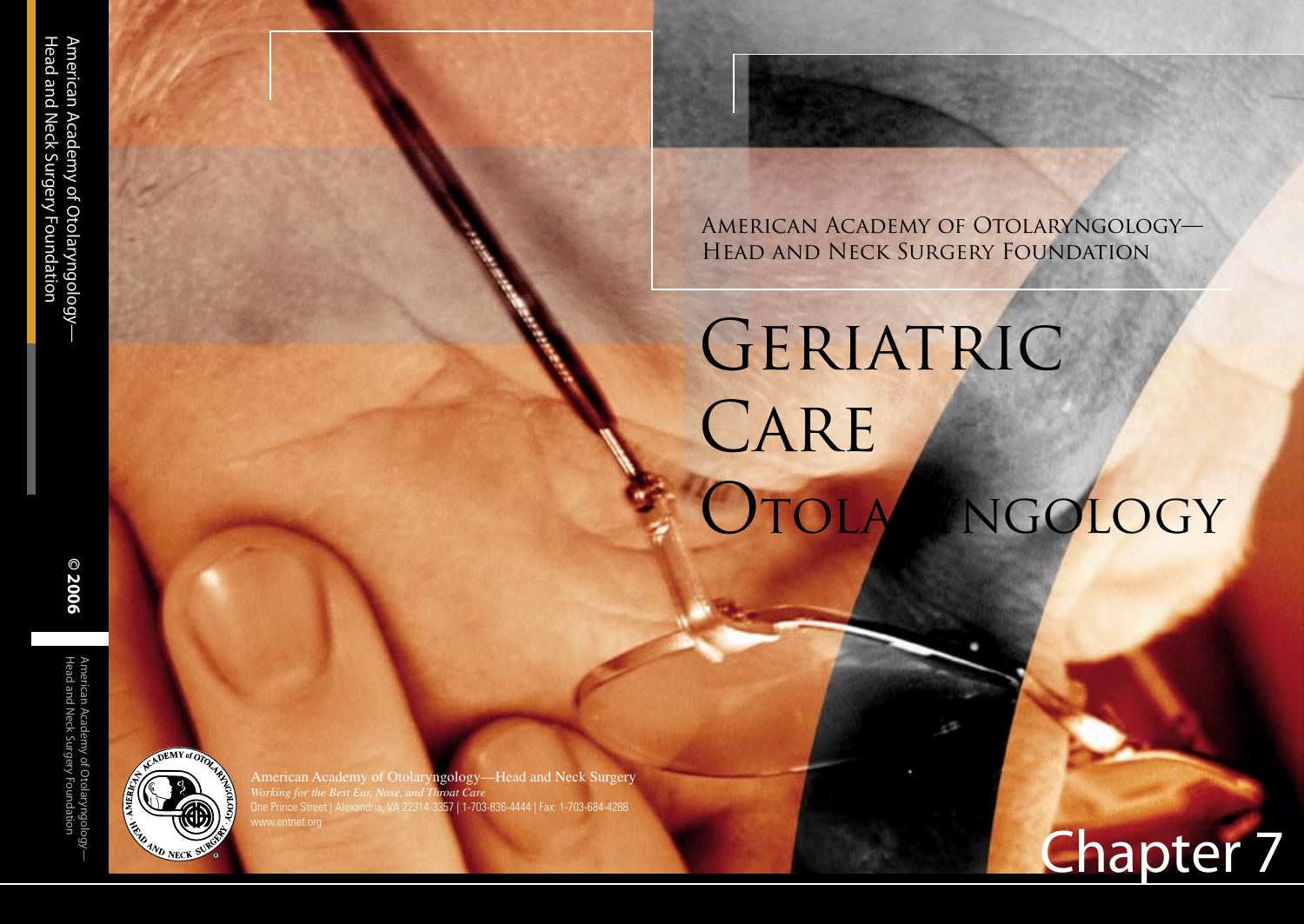# **Sleep disorders**

The Most Effective Treatments for Snoring and Sleep Apnea

M. Boyd Gillespie, MD, Chief of Otolaryngology-Head and Neck Surgery, Ralph H. Johnson Veterans Administration Hospital, Charleston, SC; Assistant Professor, Medical University of South Carolina, Charleston, SC

Obstructive sleep apnea-hypopnea syndrome (OSAHS) is a prevalent disorder characterized by intermittent cessa tion of airflow during sleep that results in excessive day time sleepiness. Common presenting symptoms include habitual snoring, witnessed apneas, nighttime gasping or arousals, daytime sleepiness or fatigue, unrefreshing sleep, and morning headaches. The diagnosis of OSAHS is established if the patient has both an apnea-hypnea index (AHI) score ≥ 5 on overnight monitoring, and evi dence of excessive daytime sleepiness or fatigue. OSAHS is a prevalent disorder in Western society estimated to affect up to 5 percent of the adult male and 3 percent of the adult female population. 1 The focus of this review is the growing body of evidence that suggests that the burden of OSAHS is especially high in older adults.

# **Epidemiology of OSAHS in Older Adults**

Several large population-based cohort studies have demonstrated that undiagnosed sleep apnea is higher in the  $\geq 60$ -year-old age group compared with younger age

groups.<sup>2</sup> It is estimated that the rate of AHI  $\geq$  5 is 50-60 percent in older men and 30-40 percent in older women, which is three times greater than the general adult population. 3 Menopausal status appears to be a major determinant of the rate of OSAHS in women. In the large population-based Wisconsin Sleep Cohort Study, post menopausal women were found to be 3.5 times more likely than premenopausal women to have AHI scores ≥ 15. 4 A number of theories have been proposed to explain the increased prevalence of OSAHS in older age groups, including ongoing loss of neuromuscular tone,<sup>5</sup> decreased hormone levels, 6 and changes in the ratio of fat to lean body mass. 7

Although the prevalence of OSHAS appears to increase steadily with age, the overall prevalence of the disorder appears to level off after the age of 65 years.<sup>8</sup> The reason for the plateau after age 65 is not clear but may be explained in several ways: (1) the incidence of new cases of OSAHS decreases after age 65; (2) the mortality rate of OSAHS cases increases after age 65; or (3) OSAHS remits at older age. Because there is little evidence to support death caused directly by OSAHS or spontaneous remis sion of OSAHS, a reduction in incidence after age 65 is the currently favored explanation; 9 however, further investi gation is needed to clarify this issue.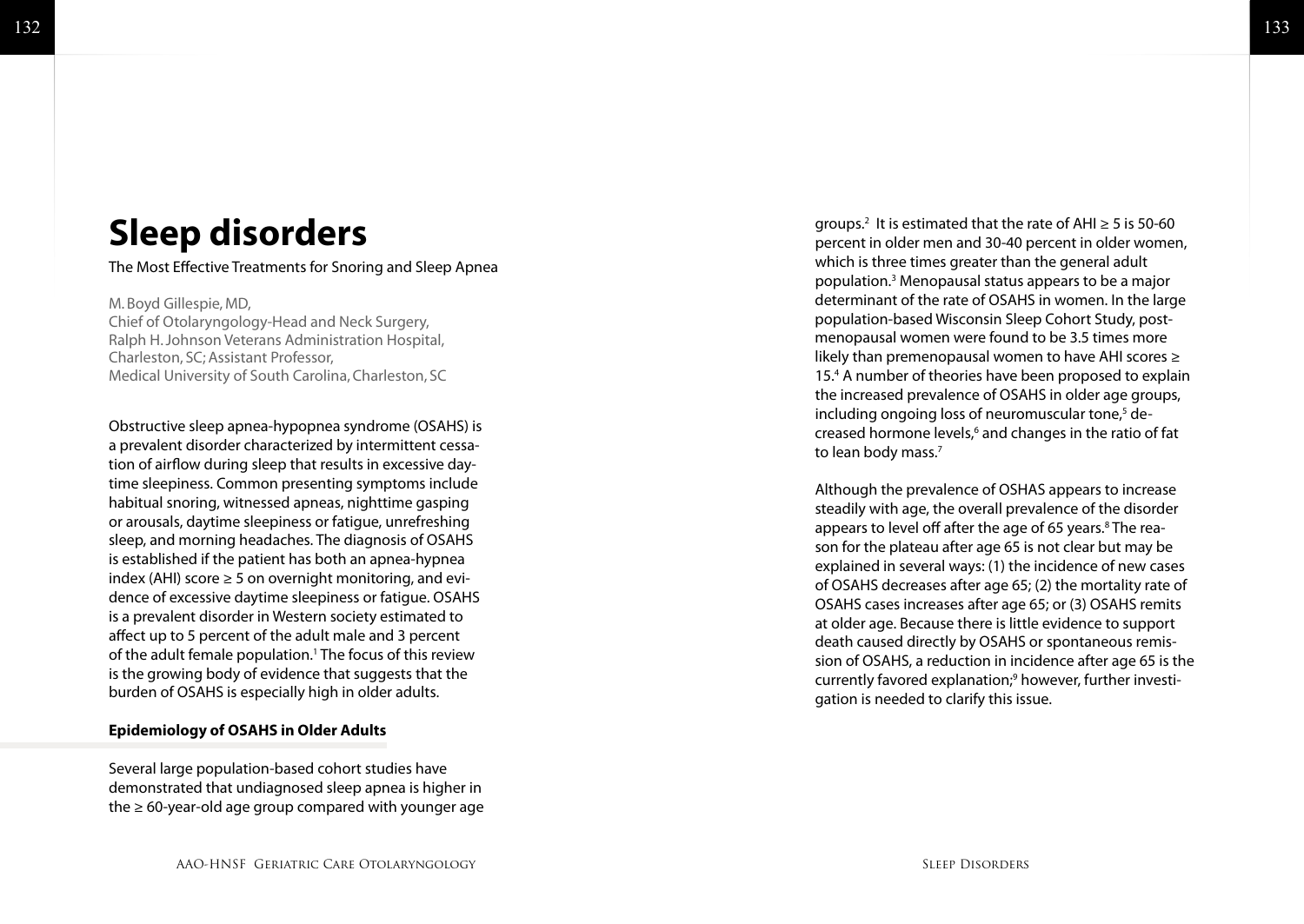### 134

# **Sleep Patterns in Older Adults**

Changes in sleep duration and architecture occur as a normal part of the aging process.10 The duration and need for sleep appears to lessen with age. The average 70-year-old sleeps only 6 hours per night but may make up for loss of nocturnal sleep with daytime naps of 1 to 2 hours.<sup>11</sup> In addition, many older adults have increased difficulty falling to sleep once in bed (increased sleep latency), and have greater difficulty staying asleep (decreased sleep efficiency).12 The number of co-morbid medical conditions that have an impact on sleep increases with age and includes depression, arthritis, gastroesophageal reflux, prostate hypertrophy, and renal and pulmonary disorders.<sup>13</sup> In addition, older adults are more likely to take medications such as diuretics that cause nocturia. As a result, up to 40 percent of older individuals complain of sleep disturbance and undesired daytime fatigue.14

The challenge for the physician presented with complaints of sleep disturbance in older individuals is to determine the degree to which symptoms are related to normal age-related changes in sleep pattern versus an underlying medical disorder or a primary sleep disorder. A thorough review of the patient's past medical history, medications, and alcohol and stimulant (caffeine, nicotine) use is required. Improving the management of co-morbid conditions (for example, reflux, arthritic pain, or prostate hypertrophy) will often result in sleep improvement. A thorough sleep history (table 1) helps identify patients at risk of the primary sleep disorders seen most commonly

in older adults: OSAHS, restless leg syndrome, insomnia, and sleep maintenance insomnia. It is important to note that sleep maintenance insomnia, which is characterized by early morning awakenings, is highly associated with either alcohol abuse or depression in older individuals.15 Patients suspected of a primary sleep disorder should undergo a fullnight polysomnography in order to establish the presence and severity of a sleep disorder. The diagnosis of OSAHS can be established in patients with daytime sleepiness or fatigue who are found to have an AHI ≥ 5 on overnight polysomnography.

# **Table 1: Elements of sleep history**

Time in bed Time of sleep Number of awakenings Rising time Presence of snoring, witnessed apneas, gasps, or choking spells Presence of involuntary leg motion or jerking Level of daytime sleepiness or fatigue (Epworth Scale Score) Time, duration, and number of daytime naps

# **Clinical Sequelae of OSAHS**

Untreated OSAHS has been associated with reduced quality of life as well as a number of serious health conditions.

Reduced quality of life. Daytime sleepiness caused by OSAHS often results in decreased energy, loss of concentration,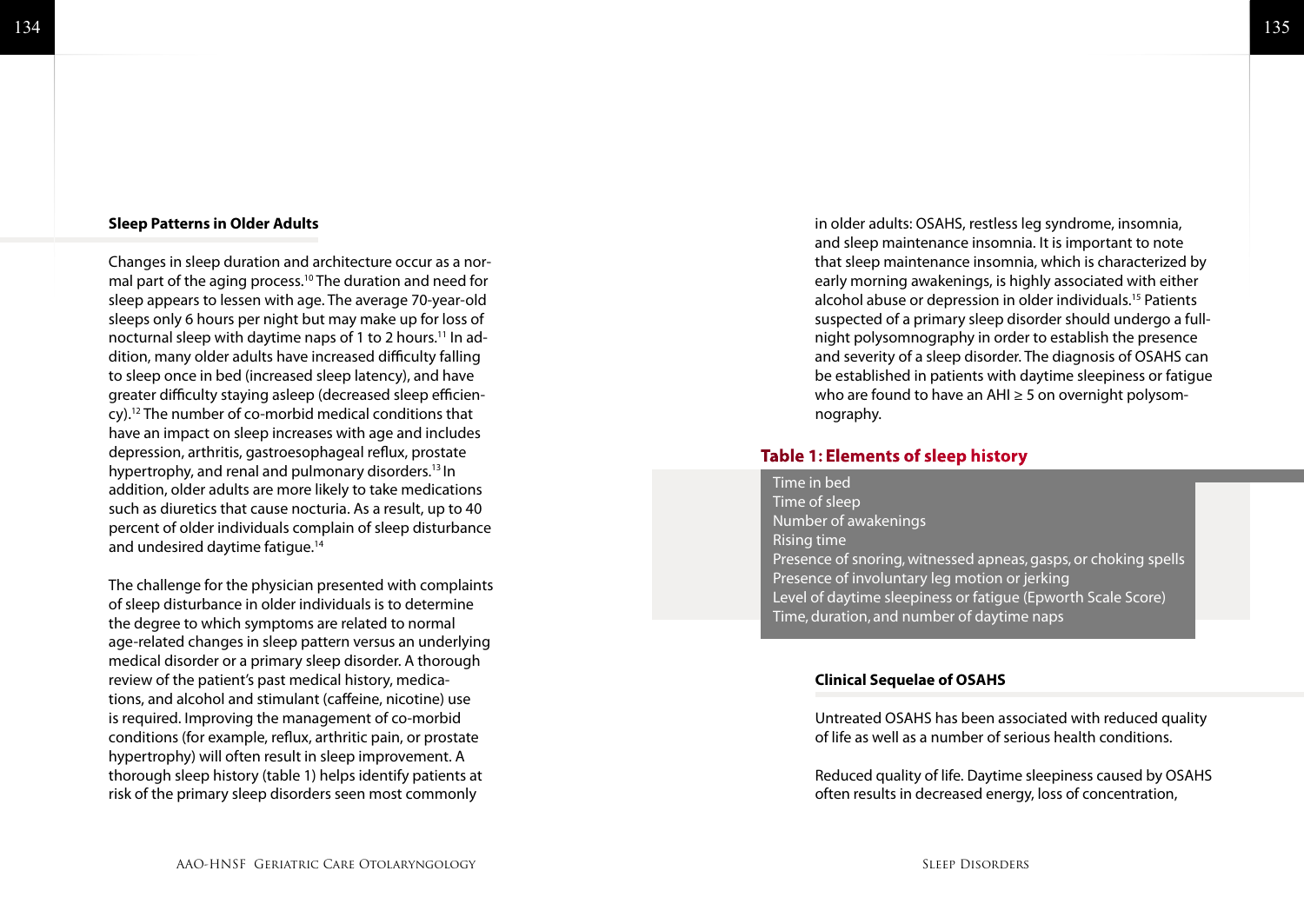poor job performance, and reduced social interaction. In addition, the loud snoring that often accompanies OSAHS may result in poor sleep for the sufferer's bed partner. An AHI  $\geq$  5 has been associated with concentration difficulty but not memory tasks on self-assessment exams.16 OSAHS patients demonstrate significant improvement in daytime sleepiness,<sup>17</sup> and in numerous quality-of-life parameters including physical functioning, social functioning, vital ity, and general health perception after treatment.<sup>18</sup> The relationship between sleepiness and level of AHI is not well defined, especially in older populations, with many people with AHI ≥ 5 reporting minimal or no daytime sleepiness on self-reported examination.<sup>19</sup>

Cardiovascular morbidity and mortality. Evidence sup ports an increase in cardiovascular mortality five years after diagnosis in untreated patients with severe OSAHS patients compared with treated patients.<sup>20</sup> Another study found that men under age 60 with snoring and excessive daytime sleepiness were twice as likely to die over a 10 year study period compared with subjects without snor ing or snoring without sleepiness.21 Two large prospective studies suggest that untreated, loud, habitual snorers have a 30-40 percent greater risk of myocardial infarction or stroke relative to nonsnorers.<sup>22</sup> In contrast, a study by Jennum et al., which contained greater numbers of older individuals (age 54-74 years), failed to demonstrate a significant association between untreated snoring and cardiovascular morbidity or mortality.23

Therefore, it has been hypothesized that the relationship between OSAHS and cardiovascular morbidity and mortal ity may be stronger in younger OSAHS patients compared with older patients.

Hypertension. It has been hypothesized that systemic arterial hypertension is the cause of the increased cardio vascular morbidity and mortality observed in patients with sleep-disordered breathing.24 Laboratory evidence has demonstrated that sustained arterial hypertension can be induced in animal models subjected to intermittent airway occlusion during sleep.<sup>25</sup> The current epidemiological evidence shows a strong and consistent association between OSAHS and hypertension. Four large population-based cross-sectional studies found that the odds of hyperten sion were 1.4 to 2.5 times greater in patients with an AHI ≥ 5 compared with controls.26

A prospective analysis of the Wisconsin Sleep Cohort study found that even minimal elevation in AHI scores was as sociated with a 42 percent increased risk of developing hy pertension over a four-year period.27 Currently it is unclear the degree to which blood pressure can be lowered by treatment of OSAHS with CPAP or other methods.28

Motor vehicle accidents. Epidemiological and laboratory evidence both suggest that patients with OSAHS are at greater risk for motor vehicle accidents (MVA). Patients with an AHI ≥ 15 were 7.3 times more likely to have had multiple MVAs in the five years before their study, com pared with those with lower or no apnea.<sup>29</sup> Hospitalized MVA victims were found to be 6.3 times more likely to have an AHI  $\geq$  5 than community controls.<sup>30</sup>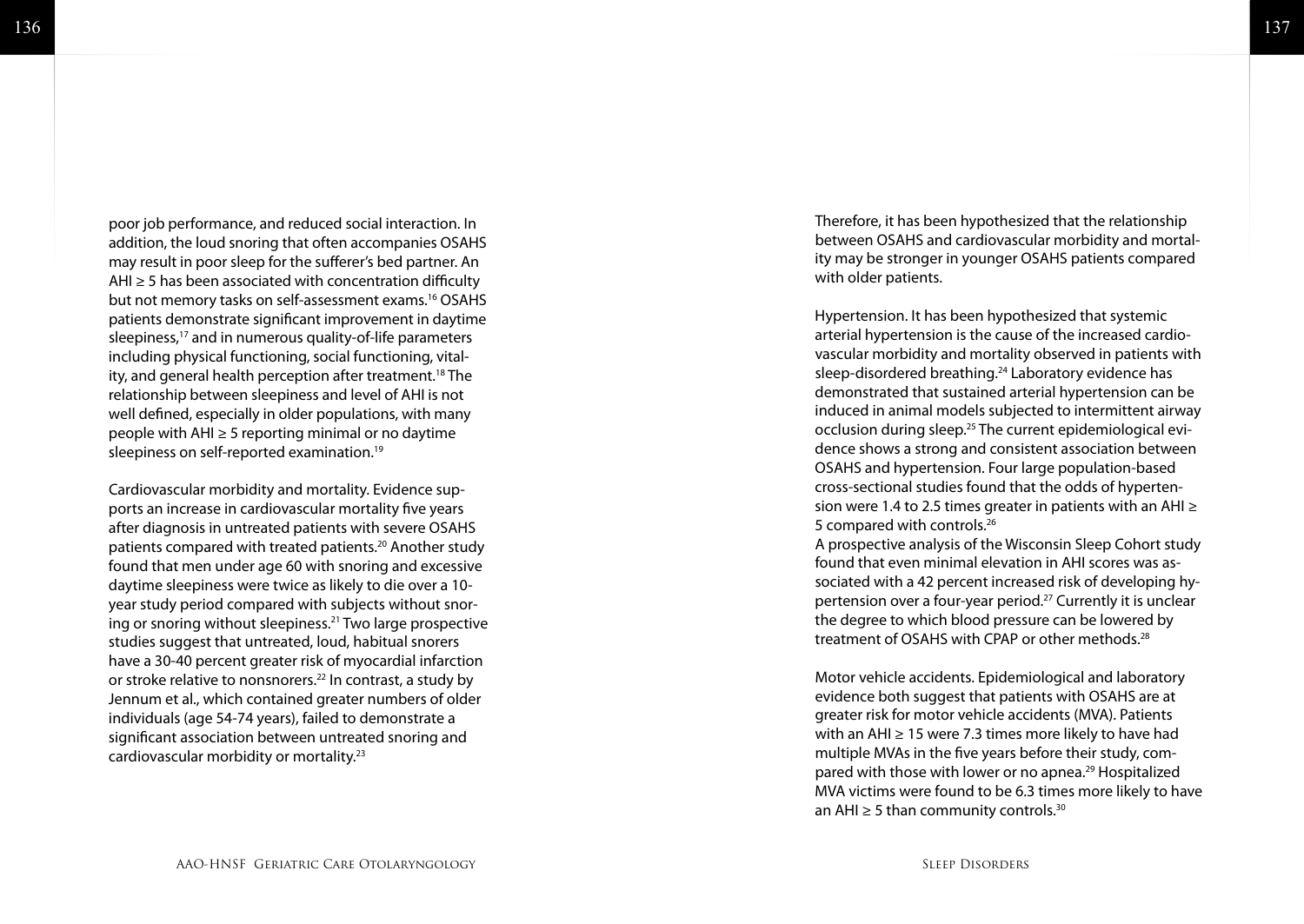In addition, patients with severe OSAHS performed significantly worse on a driving simulator than controls without OSAHS.31

All patients  $\geq 65$  years should be screened by history and physical examination for sleep-disordered breathing given the extensive prevalence of at least mild apnea (AHI ≤ 15) in this age group and the severe potential health and quality-of-life consequences of undiagnosed sleep apnea. The evidence supports treatment of OSAHS in individuals with the following findings:

- AHI ≥ 5 with excessive daytime sleepiness
- AHI ≥ 5 with cardiovascular co-morbidities
- AHI  $\geq$  15 with or without excessive daytime sleepiness

Patients with an AHI between 5 and 15 who do not have excessive daytime sleepiness are likely to be at low risk for cardiovascular sequelae and unlikely to be compliant with therapy, because they have no self-perceived sleepiness. Treatment selection depends largely on the level of sleep apnea, presence of medical co-morbidities, presence of anatomical deformities, and patient preference.

# **Quiz**



#### 1. Common primary sleep disorders in older adults include all of the following EXCEPT:

- a. Obstructive sleep apnea-hypopnea syndrome b.. Cataplexy c. Insomnia d. Sleep maintenance insomnia e. Restless leg syndrome
- 2. Changes in sleep pattern with age include which of the following:
	- a. Increased sleep requirement b. Improved sleep efficiency c. Fewer nocturnal arousals d. Higher rates of insomnia e. Less need for napping

#### 3. Which of the following statements is supported by current evidence:

 a. OSAHS is a major cause of systemic hypertension. b. OSAHS is a major cause of memory loss in older individuals . c. Treatment of OSAHS significantly improves self-perceived quality of life. d. The association between cardiovascular mortality and OSAHS is stronger in older individuals. e. The treatment of OSAHS significantly lowers systemic high blood pressures.

#### Answers:

1. 2. 3.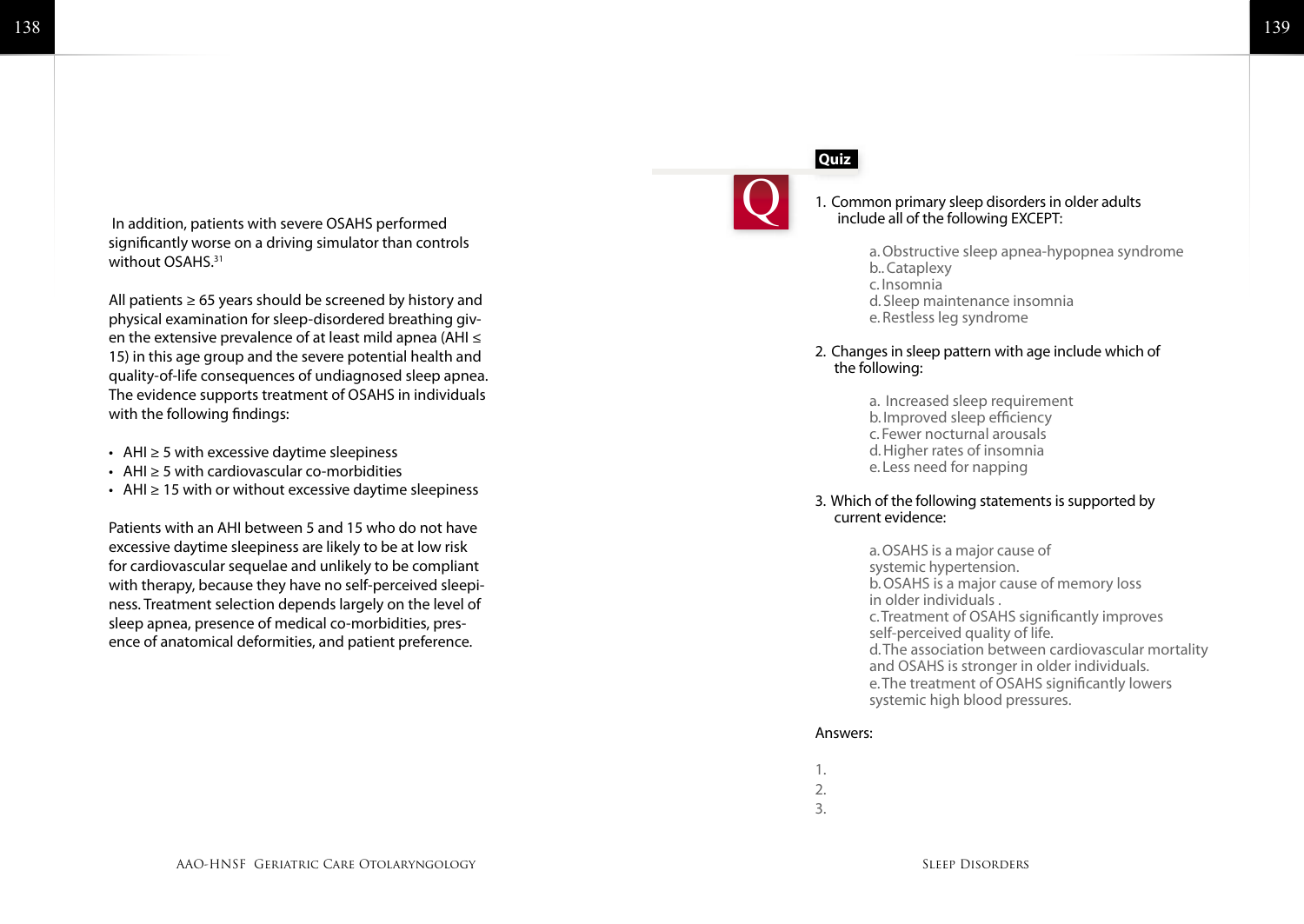# 141

# **References**

1. Davies RJO, Stradling JR. The epidemiology of sleep apnea. Thorax. 1996;51:S65-S70. The See Young, Finn, Peterson, 2003, note 4.<br>
1. Davies RJO, Stradling JR. The epidemiology of<br>
sleep apnea. Thorax. 1996;51:S65-S70.<br>
1. See Young, Peppard, Gottlieb, 2002, not

2. See the following articles: Bixler E, Vgontzas A, ten Have T, Tyson K, Kales A. Effects of age on sleep apnea in men. Am J Respir Crit Care Med. 1998;157:144-148; Bixler E, Vgontzas A, Lin H, Ten Have T, Rein J, Vela-Bueno A, Kales A. Prevalence of sleep-disordered breathing in women. Am J Respir Crit Care Med. 2001;163:608-613; Duran J, Esnaola S, Rubio R, Iztueta A. Obstructive sleep apnea-hypopnea and related clinical features in a population-based sample of subjects aged 30 to 70 yr. Am J Respir Crit Care Med. 2001;163:685-689; and Duran CJ. Prevalence of obstructive sleep apnea-hypopnea and related clinical features in the elderly: A population-based study in the general population aged 71-100. World Conference 2001 Sleep Odyssey, October 21-26 2001, Montevideo, Uruguay.

3. Young T, Peppard PE, Gottlieb DJ. Epidemiology of obstructive sleep apnea. Am J Respir Crit Care Med. 2002;165:1217-1239.

4. Young T, Finn L, Austin D, Peterson A. Menopausal status and sleep-disordered breathing in the Wisconsin Sleep Cohort Study. Am J Respir Crit Care Med. 2003;167:1181-1185.

5. Klawe JJ, Tafil-Klawe M. Age-related response of the genioglossus muscle EMG-activity to hypoxia in humans. J Physiol Pharmacol. 2003;54:14-19.

7. See Young, Peppard, Gottlieb, 2002, note 3.

8. Young T, Shahar E, Nieto FJ, et al. Predictors of sleep-disordered breathing in community dwelling adults: The Sleep Heart Health Study. Arch Intern Med. 2002;162:893-900. Also see Bixler et al., 1998, and Bixler et al., 2001, note 2.

9. See Young, Peppard, Gottlieb, 2002, note 3.

10. Piani A, Brontini S, Dolso P, et al. Sleep disturbances in elderly: A subjective evaluation over 65. Arch Gerontol Geriatr Suppl. 2004;9:325-331.

11. Cauter EV, Leproult R, Plat L. Age-related changes in slow wave sleep and REM sleep in relationship with growth hormone and cortisone levels in healthy men. JAMA. 2000;284:861-868.

12. Boselli M, Parrino L, Smeireri A, Terzano MG. Effect of age on EEG arousals in normal sleep. Sleep. 1998;21:351-357.

13. Foley D, Ancoli-Israel S, Britz P, Walsh J. Sleep disturbances and chronic disease in older adults: Results of the 2003 National Sleep Foundation Sleep in America Survey. J Psychosom Res. 2004;56:497-502.

14. Bliwise DL. Sleep in normal aging and dementia. Sleep. 1993;16:40-81.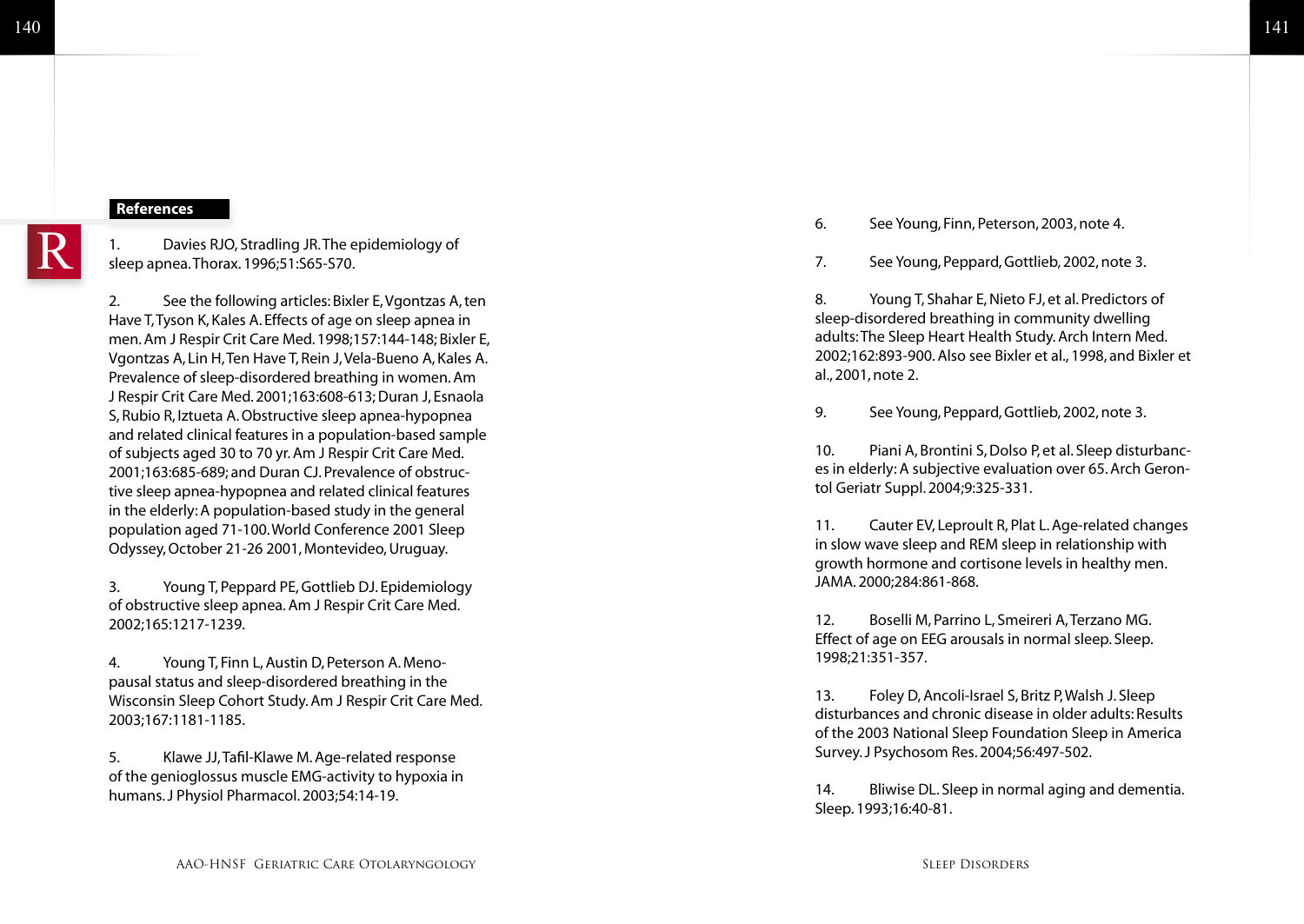15. Barthlen GM. Obstructive sleep apnea syndrome, restless legs syndrome, and insomnia in geriatric patients. Geriatrics. 2002;57:34-39.

16. Jennum P, Sjol A. Self-assessed cognitive function in snorers and sleep-apneics: An epidemiological study of 1504 females and males age 30-60 years. The Dan-MONI-CA II Study. Eur Neurol. 1994;34:204-208.

17. Ballester E, Badia JR, Hernandez L, et al. Evidence of the effectiveness of continuous positive airway pressure in the treatment of sleep apnea/ hypopnea syndrome. Am J Respir Crit Care Med. 1990;159:495-501. Also see Engelman H, Kingshott RN, Wraith PK, et al. Randomized-placebo controlled crossover trial of continuous positive airway pressure for mil sleep apnea/ hypopnea syndrome. Am J Respir Crit Care Med. 1999;159:461-467.

18. Pichel F, Zamarron C, Magan F, et al. Health-related quality of life in patients with obstructive sleep apnea: Effects of long-term positive airway pressure treatment. Respir Med. 2004;98:968-976.

19. See Young, Peppard, Gottlieb, 2002, note 3.

20. He J, Kryger MH, Zorick FJ, et al. Mortality and apnea index in obstructive sleep apnea: Experience in 385 male patients. Chest. 1988;94:9-14. Also see Partinen M, Jamieson A, Guilleminault C. Long-term outcome for obstructive sleep apnea syndrome patients: Mortality. Chest. 1988;94:1200-1204.

21. Lindberg E, Christer J, Svardsudd K, et al. Increased mortality among sleepy snorers: A prospective population based study. Thorax. 1998;53:631-637.

22. Hu FB, Willett WC, Manson JE, et al. Snoring and the risk of cardiovascular disease in women. J Am Coll Cardiol. 2000;35:308-313. Also see Koskenvuo M, Kaprio J, Telakivi T, et al. Snoring as a risk factor for ischemic heart disease and stroke in men. Br Med J. 1987;294:16-19.

23. Jennum P, Hein HO, Suadicani P, Gyntelberg F. Risk of ischemic heart disease in self-reported snorers. Chest. 1995;108:138-142.

24. Lavie P, Herer P, Peled R, et al. Mortality in sleep apnea patients: A multivariate analysis of risk factors. Sleep. 1995;18:149-157.

25. Tilkian AG, Guilleminault C, Schroeder JS, et al. Hemodynamics in sleep-induced apnea: Studies during wakefulness and in sleep. Ann Intern Med. 1976;85:714-719.

26. See Nieto FJ, Young TB, Lind BK, et al. Association of sleep-disordered breathing, Sleep apnea, and hypertension in a large community-based study. JAMA. 2000;283:1829-1836; Bixler EO, Vgontzas AN, Lin HM, et al. Association of hypertension and sleep-disordered breathing. Arch Intern Med. 2000;160:2289-2295; Young TE, Peppard P, Palta M, et al. Population-based study of sleep-disordered breathing as a risk factor for hypertension. Arch Intern Med. 1997;157:1746-1752; and Duran et al., 2001, note 2.